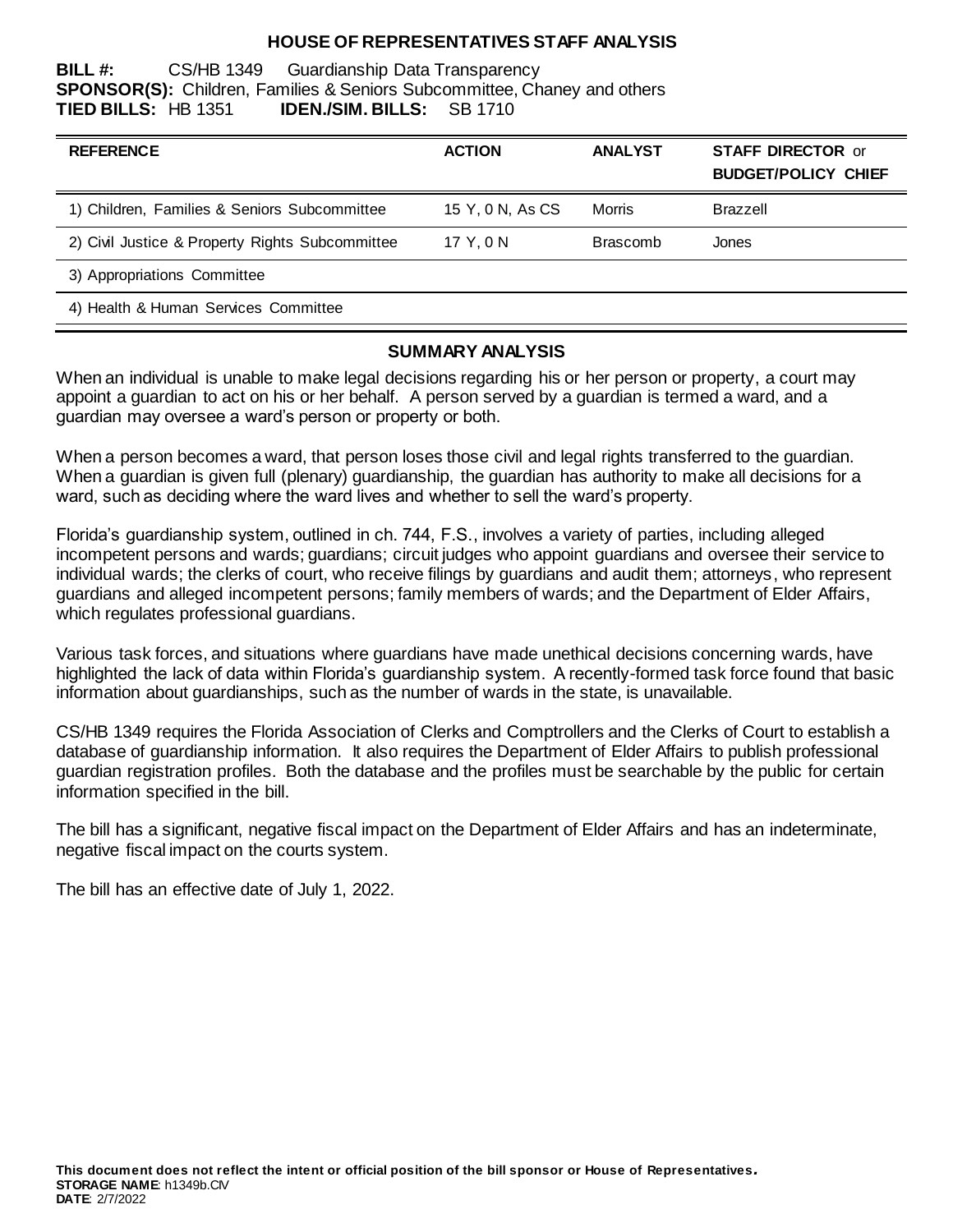## **FULL ANALYSIS**

### **I. SUBSTANTIVE ANALYSIS**

### A. EFFECT OF PROPOSED CHANGES:

## **Background**

### **Guardianship**

When an individual is unable to make legal decisions regarding his or her person or property, a court may appoint a guardian to act on his or her behalf.<sup>1</sup> Adjudicating a person totally incapacitated and in need of a guardian deprives a person of his or her civil and legal rights; <sup>2</sup> accordingly, the Legislature has recognized that the least restrictive form of guardianship should be used to ensure the most appropriate level of care and the protection of such person's rights.<sup>3</sup>

The process to determine an individual's incapacity and the subsequent appointment of a guardian begins with a verified petition detailing the factual information supporting the reasons the petitioner believes the individual to be incapacitated, including the rights the alleged incapacitated person (AIP) is incapable of exercising.<sup>4</sup> Once a person has been adjudicated incapacitated, such a person becomes a "ward," the court appoints a guardian, and letters of guardianship are issued.<sup>5</sup> The order appointing a guardian must be consistent with the ward's welfare and safety, must be the least restrictive appropriate alternative, and must reserve to the ward the right to make decisions in all matters commensurate with his or her ability to do so.<sup>6</sup>

### Relationship Between Guardian and Ward

The relationship between a guardian and his or her ward is a fiduciary relationship,<sup>7</sup> meaning that the guardian is under a duty to act for or to give advice for the benefit of the ward upon matters within the scope of the relationship.<sup>8</sup> The guardian, as fiduciary, must:

- Act within the scope of the authority granted by the court and as provided by law;
- Act in good faith;
- Not act in a manner contrary to the ward's best interests under the circumstances; and
- Use any special skills or expertise the guardian possesses when acting on behalf of the ward.<sup>9</sup>

Additionally, s. 744.446, F.S., states that the fiduciary relationship between the guardian and the ward may not be used for the private gain of the guardian (other than the remuneration for fees and expenses provided by law). As such, the guardian must act in the best interest of the ward and carry out his or her responsibilities in an informed and considered manner. If a guardian breaches his or her fiduciary duty to the ward, a court may intervene.<sup>10</sup>

A guardian can either be "limited" or "plenary."<sup>11</sup> A limited guardian is appointed by the court to exercise the legal rights and powers specifically designated by the court after the court has found that the ward lacks the capacity to do some, but not all, of the tasks necessary to care for his or her person or property, or after the person has voluntarily petitioned for appointment of a limited guardian.<sup>12</sup> A plenary guardian is appointed by the court to exercise all delegable legal rights and powers of the ward after

l

<sup>1</sup> S. 744.102(9), F.S.

<sup>2</sup> S. 744.101(1), F.S.

<sup>3</sup> S. 744.101(2), F.S

<sup>4</sup> S. 744.3201, F.S.

<sup>5</sup> Ss. 744.3371-744.345, F.S.

<sup>6</sup> S. 744.2005, F.S.

<sup>7</sup> *Lawrence v. Norris,* 563 So. 2d 195, 197 (Fla. 1st DCA 1990); s. 744.361(1), F.S.

<sup>8</sup> *Doe v. Evans,* 814 So. 2d 370, 374 (Fla. 2002).

<sup>9</sup> S. 744.361(1), F.S.

<sup>10</sup> S. 744.446(4), F.S. <sup>11</sup> S. 744.102(9), F.S.

 $12$  *Id.* 

**STORAGE NAME**: h1349b.CIV **PAGE: 2 DATE**: 2/7/2022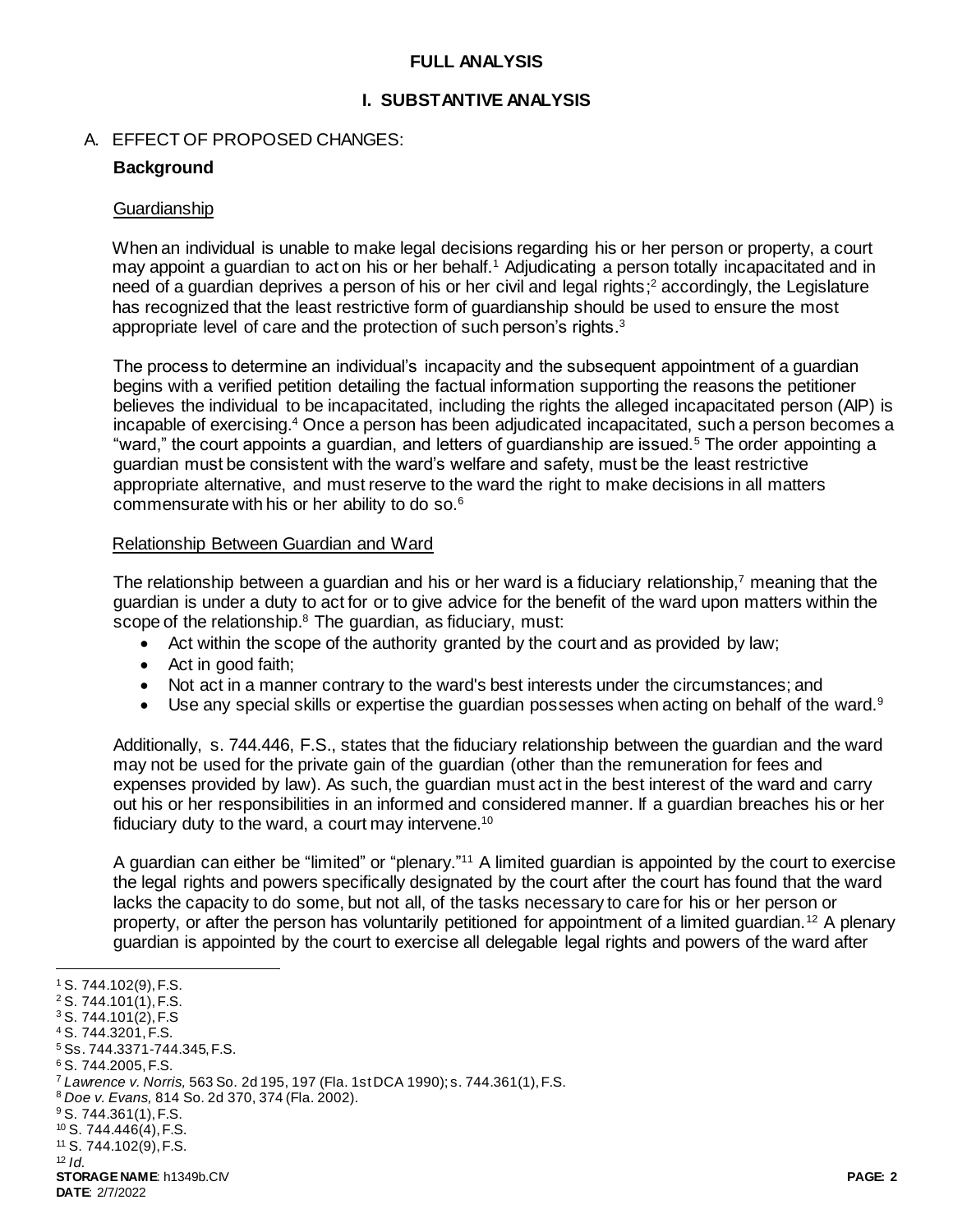the court has found that the ward lacks the capacity to perform all of the tasks necessary to care for his or her person or property.<sup>13</sup>

## Appointment of a Guardian

In Florida, the circuit court appoints a guardian to a ward. The following may be appointed guardian of a ward:

- Any resident of Florida who is 18 years of age or older and has full legal rights and capacity;
- A nonresident, if he or she is related to the ward by blood, marriage, or adoption;
- A trust company, a state banking corporation, or state savings association authorized and qualified to exercise fiduciary powers in this state, or a national banking association or federal savings and loan association authorized and qualified to exercise fiduciary powers in Florida;
- A nonprofit corporation organized for religious or charitable purposes and existing under the laws of Florida;
- A judge who is related to the ward by blood, marriage, or adoption, or has a close relationship with the ward or the ward's family, and serves without compensation;
- A provider of health care services to the ward, whether direct or indirect, when the court specifically finds that there is no conflict of interest with the ward's best interests; or
- A for-profit corporation that meets certain qualifications, including being wholly owned by the person who is the circuit's public guardian in the circuit where the corporate guardian is appointed.<sup>14</sup>

### Appointment of a Professional Guardian

A professional guardian is a guardian who has, at any time, rendered services to three or more wards as their guardian; however, a person serving as a guardian for two or more relatives is not considered a professional guardian. A public guardian is considered a professional guardian for purposes of regulation, education, and registration.<sup>15</sup>

In each case when a court appoints a professional guardian and does not use a rotation system for such appointment, the court must make specific findings of fact stating why the person was selected as guardian in the particular matter involved.<sup>16</sup> The findings must reference the following factors that must be considered by the court:

- Whether the guardian is related by blood or marriage to the ward;
- Whether the guardian has educational, professional, or business experience relevant to the nature of the services sought to be provided;
- Whether the guardian has the capacity to manage the financial resources involved;
- Whether the guardian has the ability to meet the requirements of the law and the unique needs of the individual case;
- The wishes expressed by an incapacitated person as to who shall be appointed guardian;
- The preference of a minor who is age 14 or over as to who should be appointed guardian;
- Any person designated as guardian in any will in which the ward is a beneficiary; and
- The wishes of the ward's next of kin, when the ward cannot express a preference.<sup>17</sup>

Additionally, current law prohibits the court from giving preference to the appointment of a person based solely on the fact that such person was appointed by the court to serve as an emergency temporary guardian.<sup>18</sup> When a professional guardian is appointed as an emergency temporary guardian, that professional guardian may not be appointed as the permanent guardian of a ward unless one of the next of kin of the alleged incapacitated person or the ward requests that the professional guardian be appointed as permanent guardian.<sup>19</sup> However, the court may waive this limitation if the

l

**STORAGE NAME**: h1349b.CIV **PAGE: 3 DATE**: 2/7/2022  $13$  *Id.* <sup>14</sup> S. 744.309, F.S. <sup>15</sup> S. 744.102(17), F.S <sup>16</sup> S. 744.312(4)(a), F.S. <sup>17</sup> S. 744.312(2)-(3), F.S. <sup>18</sup> S. 744.312(5), F.S. <sup>19</sup> S. 744.312(4)(b), F.S.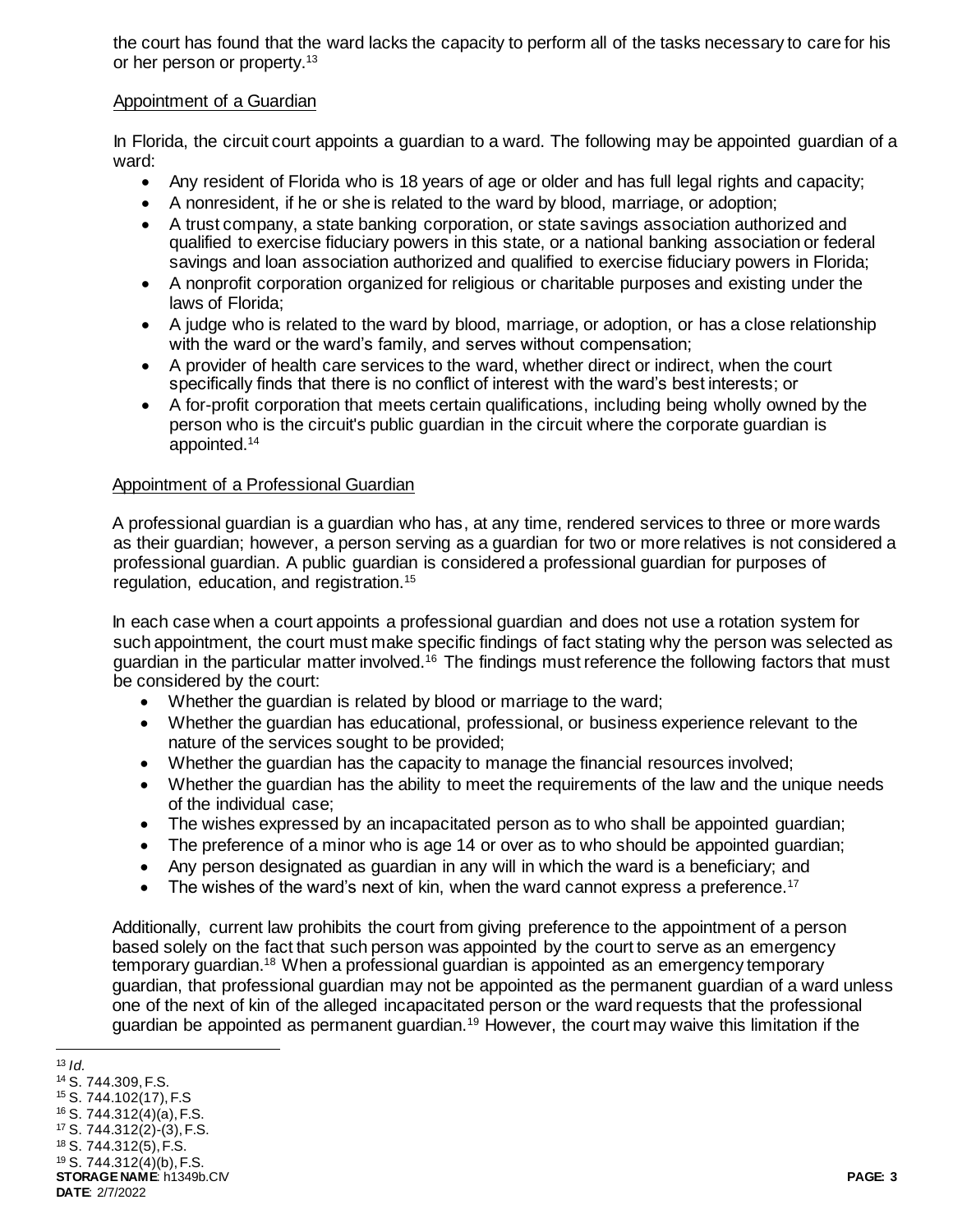special requirements of the guardianship demand that the court appoint a guardian because he or she has special talent or specific prior experience.<sup>20</sup>

The court may not appoint a professional guardian who is not registered by the Office of Public and Professional Guardians.<sup>21</sup> The following are disqualified from being appointed as a quardian:

- A person convicted of a felony;
- A person who is incapable of discharging the duties of a guardian due to incapacity or illness, or who is otherwise unsuitable to perform the duties of a guardian;
- A person who has been judicially determined to have committed abuse, abandonment, or neglect against a child;
- A person who has been found guilty of, regardless of adjudication, or entered a plea of nolo contendere or guilty to, any offense prohibited under s. 435.04, F.S.;
- A person who provides substantial services to the proposed ward in a professional or business capacity, or a creditor of the proposed ward, if such guardian retains that previous professional or business relationship (with exceptions); or
- A person who is in the employ of any person, agency, government, or corporation that provides service to the proposed ward in a professional or business capacity, unless that person is the spouse, adult child, parent, or sibling of the proposed ward or the court determines that the potential conflict of interest is insubstantial and that the appointment would clearly be in the proposed ward's best interest.<sup>22</sup>

A court may not appoint a guardian in any other circumstance in which a conflict of interest may occur.<sup>23</sup>

### Powers and Duties of the Guardian

The guardian of an incapacitated person may exercise only those rights removed from the ward and delegated to the guardian.<sup>24</sup> The guardian has a great deal of power when it comes to managing the ward's estate. Some of these powers require court approval before they may be exercised.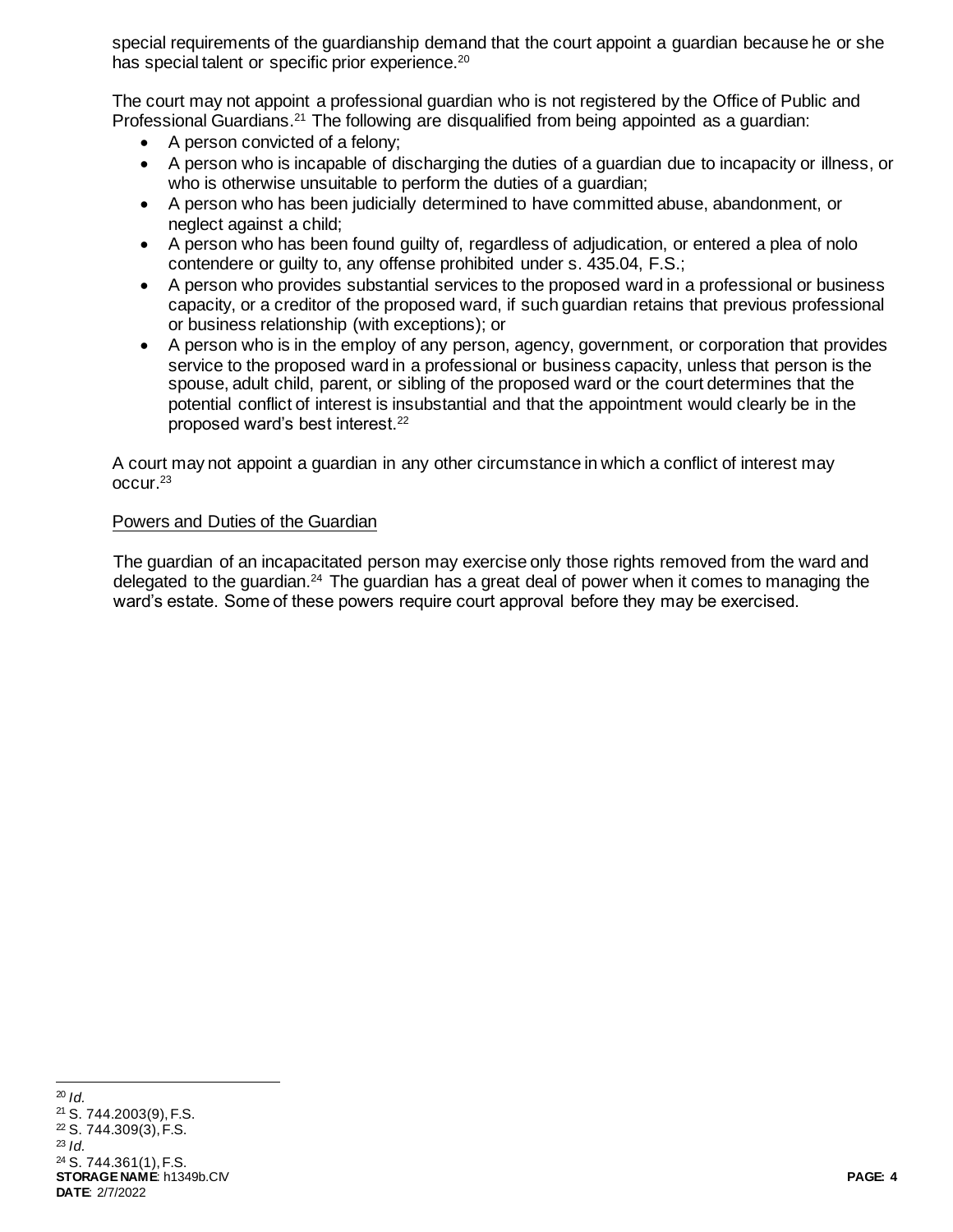| <b>Examples of Powers That May Be Exercised By a Guardian</b>                                                                                                                                                                                                                                                                                                                                                                                                                                                                                                                                                                                                                                                                                                                                                                                                                                                                           |                                                                                                                                                                                                                                                                                                                                                                                                                                                                                                                                                                                                                                                                                                                                                                                                                                                                                                                                                             |  |  |
|-----------------------------------------------------------------------------------------------------------------------------------------------------------------------------------------------------------------------------------------------------------------------------------------------------------------------------------------------------------------------------------------------------------------------------------------------------------------------------------------------------------------------------------------------------------------------------------------------------------------------------------------------------------------------------------------------------------------------------------------------------------------------------------------------------------------------------------------------------------------------------------------------------------------------------------------|-------------------------------------------------------------------------------------------------------------------------------------------------------------------------------------------------------------------------------------------------------------------------------------------------------------------------------------------------------------------------------------------------------------------------------------------------------------------------------------------------------------------------------------------------------------------------------------------------------------------------------------------------------------------------------------------------------------------------------------------------------------------------------------------------------------------------------------------------------------------------------------------------------------------------------------------------------------|--|--|
| <b>With Court Approval<sup>25</sup></b>                                                                                                                                                                                                                                                                                                                                                                                                                                                                                                                                                                                                                                                                                                                                                                                                                                                                                                 | <b>Without Court Approval<sup>26</sup></b>                                                                                                                                                                                                                                                                                                                                                                                                                                                                                                                                                                                                                                                                                                                                                                                                                                                                                                                  |  |  |
| Enter into contracts that are appropriate for, and in<br>the best interest of, the ward.<br>Perform, compromise, or refuse performance of a<br>ward's existing contracts.<br>Alter the ward's property ownership interests,<br>including selling, mortgaging, or leasing any real<br>property (including the homestead), personal<br>property, or any interest therein.<br>Borrow money to be repaid from the property of the<br>ward or the ward's estate.<br>Renegotiate, extend, renew, or modify the terms of<br>any obligation owing to the ward.<br>Prosecute or defend claims or proceedings in any<br>jurisdiction for the protection of the estate.<br>Exercise an option contained in an insurance policy<br>payable to the ward.<br>Make gifts of the ward's property to members of the<br>ward's family in estate and income tax planning.<br>Pay reasonable funeral, interment, and grave marker<br>expenses for the ward. | Retain assets owned by the ward.<br>$\bullet$<br>Receive assets from fiduciaries or other sources.<br>Insure the assets of the estate against damage, loss, and<br>liability.<br>Pay taxes and assessments on the ward's property.<br>Pay reasonable living expenses for the ward, taking into<br>consideration the ward's current finances.<br>Pay incidental expenses in the administration of the estate.<br>Prudently invest liquid assets belonging to the ward.<br>Sell or exercise stock subscription or conversion rights.<br>$\bullet$<br>Consent to the reorganization, consolidation, merger,<br>dissolution, or liquidation of a corporation or other business<br>enterprise of the ward.<br>Employ, pay, or reimburse persons, including attorneys,<br>auditors, investment advisers, care managers, or agents,<br>even if they are associated with the guardian, to advise or<br>assist the guardian in the performance of his or her duties. |  |  |

Florida law also imposes a number of duties on a guardian after the appointment to a ward in order to provide appropriate services to that ward. The guardian must:

- File an initial report within 60 days after the letters of quardianship are signed; $27$
- File an annual report with the court consisting of an annual accounting and/or an annual guardianship plan;
- Implement the guardianship plan;
- Consult with other quardians appointed, if any;
- Protect and preserve the property of the ward; invest it prudently, apply income first to the ward before the ward's dependents, and account for it faithfully;
- Observe the standards in dealing with the guardianship property that would be observed by a prudent person dealing with the property of another; and
- If authorized by the court, take possession of all of the ward's property and of the rents, income, issues, and profits from it, whether accruing before or after the guardian's appointment, and of the proceeds arising from the sale, lease, or mortgage of the property or of any part thereof.<sup>28</sup>

### Conflict of Interest

Unless the court gives prior approval, or such relationship existed prior to the appointment of the guardian and is disclosed to the court in the petition for appointment of a guardian, a guardian may not:

- Have any interest, financial or otherwise, direct or indirect, in any business transaction or activity with the ward, the judge presiding over the case, any member of the appointed examining committee, any court employee involved in the guardianship process, or the attorney for the ward;
- Acquire an ownership, possessory, security, or other monetary interest adverse to the ward;
- Be designated as a beneficiary on any life insurance policy, pension, or benefit plan of the ward unless such designation was made by the ward prior to adjudication of incapacity; or
- Directly or indirectly purchase, rent, lease, or sell any property or services from or to any business entity in which the guardian, or the guardian's spouse or family, is an officer, partner, director, shareholder, or proprietor, or has any financial interest.<sup>29</sup>

**STORAGE NAME**: h1349b.CIV **PAGE: 5 DATE**: 2/7/2022 l <sup>25</sup> S. 744.441, F.S. <sup>26</sup> *Id.* <sup>27</sup> S. 744.362(1), F.S. <sup>28</sup> S. 344.361. F.S. <sup>29</sup> S. 744.446, F.S.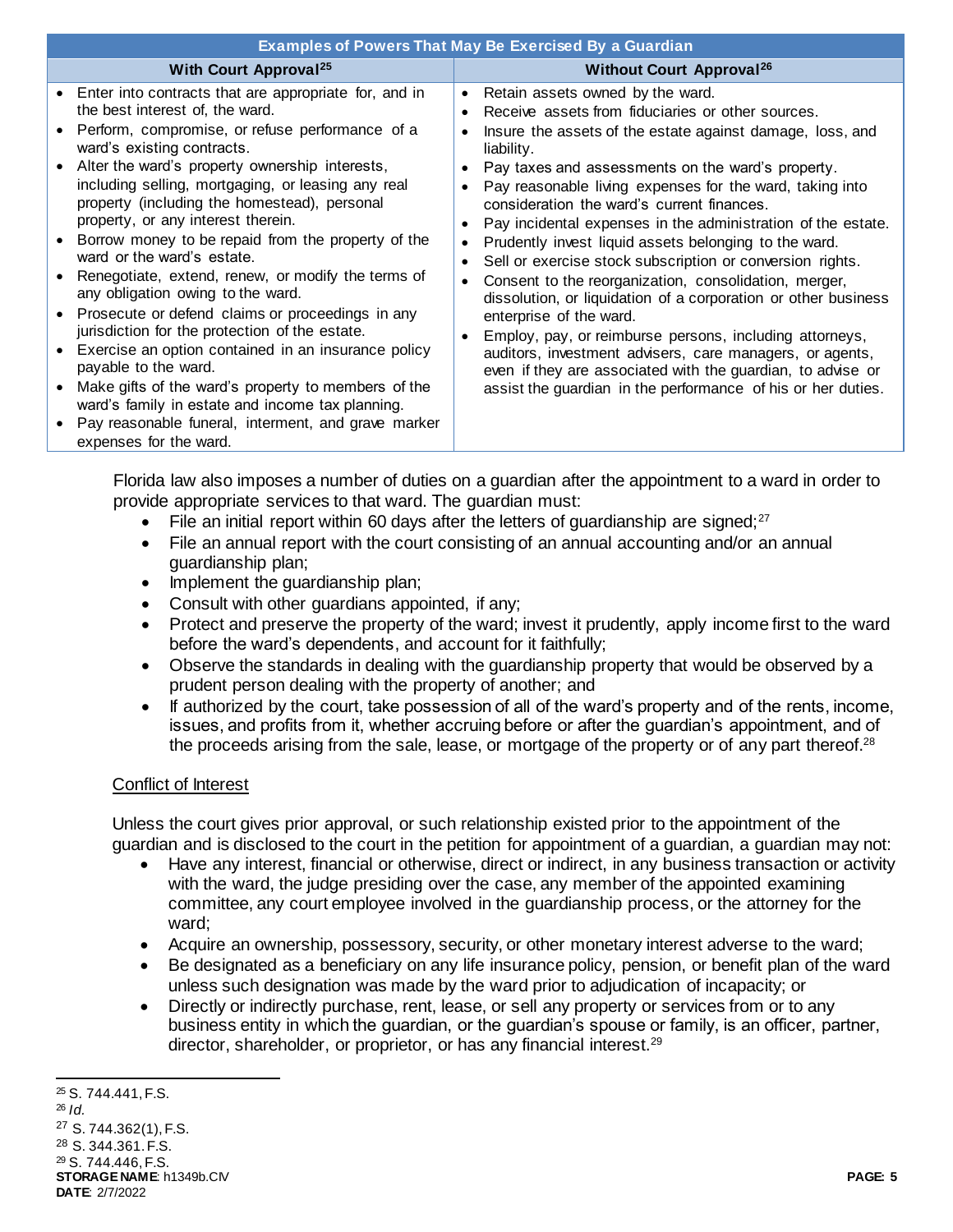A guardian with such conflict of interest is subject to removal from the quardianship. $30$ 

## Office of Public and Professional Guardians

While the court appoints guardians to wards, the Department of Elder Affairs (DOEA) regulates professional guardians to ensure that they receive required training and comply with standards of practice.

In 1999, the Legislature created the "Public Guardianship Act" and established the Statewide Public Guardianship Office (SPGO) within DOEA.<sup>31</sup> In 2016, the Legislature renamed the Statewide Public Guardianship Office within the DOEA as the Office of Public and Professional Guardians (OPPG) and required OPPG to regulate professional guardians. The OPPG appoints local public guardian offices to provide guardianship services to people who have neither adequate income nor assets to afford a private guardian, nor any willing family or friend to serve as such.

There are 17 public guardian offices that serve all 67 Florida counties.<sup>32</sup> In fiscal year 2018-2019, the public guardian offices served 3,816 wards.<sup>33</sup> Currently, there are more than 550 professional guardians registered with the Office of Public and Professional Guardians within the Department of Elder Affairs.<sup>34</sup>

The executive director of the OPPG is responsible for the oversight of all public and professional guardians.<sup>35</sup> The executive director's oversight responsibilities for professional guardians include but are not limited to:

- Establishing standards of practice for public and professional guardians;
- Reviewing and approving the standards and criteria for the education, registration, and certification of public and professional guardians;
- Developing a guardianship training program curriculum that may be offered to all guardians;
- Developing and implementing a monitoring tool to use for periodic monitoring activities of professional guardians; however, this monitoring tool may not include a financial audit as required to be performed by the clerk of the circuit court under s. 744.368, F.S.;
- Developing procedures for the review of an allegation that a professional guardian has violated an applicable statute, fiduciary duty, standard of practice, rule, regulation, or other requirement governing the conduct of professional guardians; and
- Establishing disciplinary proceedings, conducting hearings, and taking administrative action under ch. 120, F.S.

OPPG has no role in the appointment of a guardian to an individual ward, nor in removing a guardian from service to any ward; such decisions belong to the court. Neither does OPPG maintain any data on the wards served by guardians.

# Guardian Compensation

The guardian, or an attorney who has rendered services to the ward or to the guardian on the ward's behalf,<sup>36</sup> is entitled to a reasonable fee for services rendered and reimbursement for costs incurred on behalf of the assets of the guardianship estate unless the court finds the requested compensation to be substantially unreasonable.<sup>37</sup> Before the fees may be paid, a petition for fees or expenses must be filed

<sup>33</sup> *Id.*

l <sup>30</sup> *Id.*

<sup>31</sup> S. 744.701, F.S. (1999).

<sup>32</sup> Florida Department of Elder Affairs, 2020 Summary of Programs and Services, *available at* https://elderaffairs.org/wpcontent/uploads/2020\_SOPS\_C.pdf (last visited Jan. 21, 2022).

<sup>34</sup> Office of Public and Professional Guardians, Department of Elder Affairs, [https://elderaffairs.org/programs-services/office-of-public](https://elderaffairs.org/programs-services/office-of-public-professional-guardians-oppg/)[professional-guardians-oppg/](https://elderaffairs.org/programs-services/office-of-public-professional-guardians-oppg/)(last visited Jan. 28, 2022).

 $35 S. 744.2001(2)(a)$ , F.S.

<sup>&</sup>lt;sup>36</sup> Fees for legal services may include customary and reasonable charges for work performed by legal assistants employed by and working under the direction of the attorney. S. 744.108(4), F.S.

<sup>37</sup> S. 744.108(1), (8), F.S.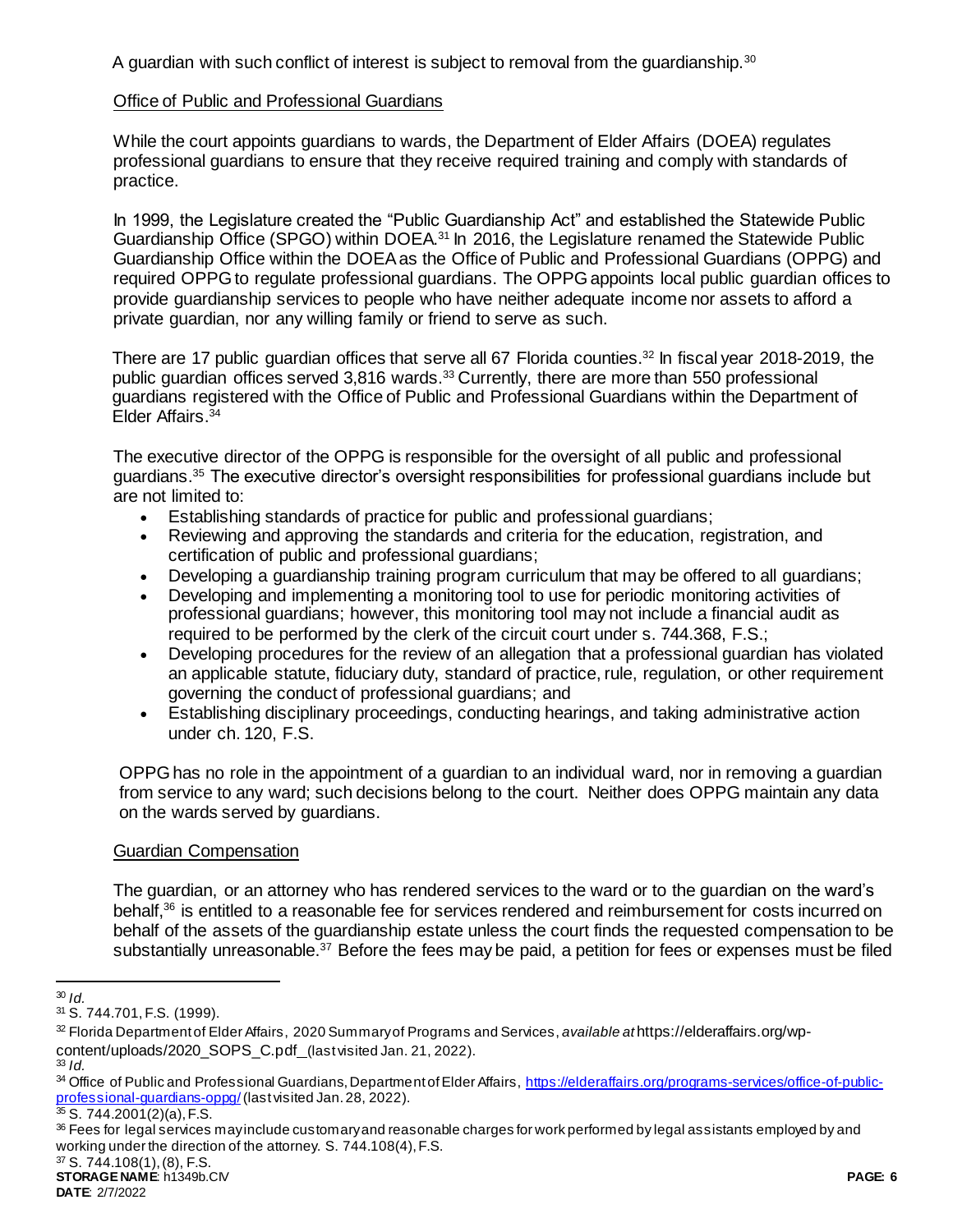with the court and accompanied by an itemized description of the services performed for the fees and expenses sought to be recovered.<sup>38</sup> When fees for a guardian or an attorney are submitted to the court for determination, the court shall consider:

- The time and labor required;
- The novelty and difficulty of the questions involved and the skill required to perform the services properly;
- The likelihood that the acceptance of the particular employment will preclude other employment of the person;
- The fee customarily charged in the locality for similar services;
- The nature and value of the incapacitated person's property, the amount of income earned by the estate, and the responsibilities and potential liabilities assumed by the person;
- The results obtained;
- The time limits imposed by the circumstances;
- The nature and length of the relationship with the incapacitated person; and
- $\bullet$  The experience, reputation, diligence, and ability of the person performing the service.<sup>39</sup>

#### Guardian Investigations

In July 2019, Steven Stryker, a ward appointed to professional guardian Rebecca Fierle,<sup>40</sup> died in a Tampa hospital after choking on food.<sup>41</sup> Hospital staff could not perform lifesaving procedures on him due to a Do Not Resuscitate Order (DNRO) executed by Fierle.<sup>42</sup>

It was also reported that Fierle had billed AdventHealth, an Orlando area hospital, approximately \$4 million for services rendered to wards<sup>43</sup> and developed conflicts of interest with members of appointed examining committees used to determine incapacity of a person.<sup>44</sup>

The Clerk of the Circuit Court and Comptroller of Okaloosa County (Clerk)<sup>45</sup> investigated complaints filed against Fierle with the OPPG. The Clerk found Fierle had executed a DNRO against Stryker's wishes, violating the standards of practice established by the OPPG.<sup>46</sup> The Clerk reported that Fierle kept a DNRO in place after a psychiatrist examined Stryker while he was admitted to St. Joseph's Hospital and determined Stryker had the ability to decide that he wanted to live and stated that Stryker wanted to be resuscitated.

The Orange County Comptroller also investigated Fierle's guardianships.<sup>47</sup> The Comptroller found Fierle had submitted over 6,000 invoices and charges of at least \$3.9M to AdventHealth for payments between January 2009 and June 2019.<sup>48</sup> The payments were made on behalf of 682 patients. The Comptroller also found that in some cases Fierle had billed both AdventHealth and the wards for identical fees and services. Additionally, the Comptroller identified conflicts of interest, including several

- <sup>41</sup> Adrianna Iwasinski, *Orange commissioners approve new position to help monitor guardianship cases,* Click Orlando (Oct. 22, 2019), <https://www.clickorlando.com/news/2019/10/23/orange-commissioners-approve-new-position-to-help-monitor-guardianship-cases/>(last visited Jan. 28, 2022).
- <sup>42</sup> *Id.*

 $\overline{a}$ 

 $38$  S. 744.108(5), (7), F.S.

<sup>39</sup> S. 744.108(2), F.S.

<sup>40</sup> The Orlando Sentinel, *Florida's Troubled Guardian Program,* <https://www.orlandosentinel.com/news/florida/guardians/> (last visited Jan. 28, 2022).

<sup>43</sup> *New audit shows AdventHealth paid embattled guardian Rebecca Fierle nearly \$4 million*, ABC Action News WFTS, [https://www.abcactionnews.com/news/local-news/i-team-investigates/new-audit-shows-adventhealth-paid-embattled-guardian-rebecca](https://www.abcactionnews.com/news/local-news/i-team-investigates/new-audit-shows-adventhealth-paid-embattled-guardian-rebecca-fierle-nearly-4-million)[fierle-nearly-4-million](https://www.abcactionnews.com/news/local-news/i-team-investigates/new-audit-shows-adventhealth-paid-embattled-guardian-rebecca-fierle-nearly-4-million) (last visited Jan. 28, 2022).

<sup>44</sup> Monivette Cordeiro, *Florida's troubled guardianship system riddled with conflicts of interest, critics claim | Special Report,* Orlando Sentinel (Aug. 14, 2019), https://www.orlandosentinel.com/news/florida/guardians/os-ne-quardianship-examining-committee-conflicts-[20190814-osbekpwlnfezneolyxttvzmrhy-story.html](https://www.orlandosentinel.com/news/florida/guardians/os-ne-guardianship-examining-committee-conflicts-20190814-osbekpwlnfezneolyxttvzmrhy-story.html) (last visited Jan. 28, 2022).

<sup>45</sup> J.D. Peacock II, Clerk of the Circuit Court and Comptroller Okaloosa County, Florida, *OPPG Investigation Case Number 19-064* (July 9, 2019).

<sup>46</sup> *Id.*

<sup>47</sup> Orange County Comptroller, *Report No. 479 – Investigation of Payments Made to Professional Guardian – Rebecca Fierle by AdventHealth*.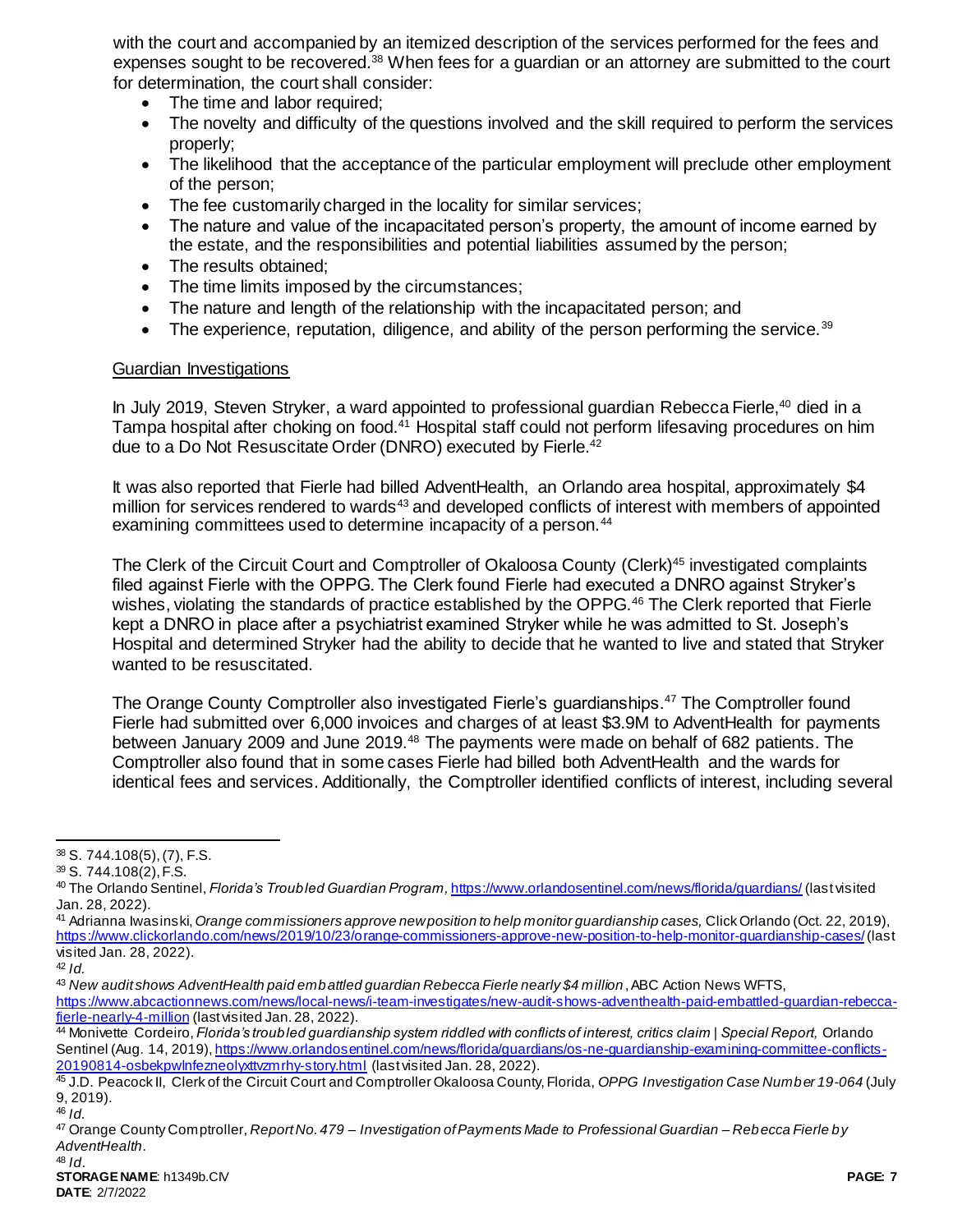situations in which Fierle had previous relationships with wards to whom she was appointed guardian and did not disclose these relationships in the petitions for appointment of a guardian.

An Orange County judge removed Fierle from nearly 100 cases to which she had been appointed. In a letter to the OPPG, Fierle resigned from all appointed guardianship cases (approximately 450 in 13 counties) in July, 2019.<sup>49</sup> A judge was reported, during a hearing on Fierle, to have stated that she had been unaware of the total number of wards being served by Fierle.<sup>50</sup>

### Data regarding Guardianship in Florida

Several task forces have highlighted the challenge of serving wards without available data, regionally and statewide.

For instance, the 2014 Restoration of Capacity Study and Work Group Report stated:

"There is little uniform data collected on guardianships in Florida. The Office of the State Courts Administrator reports at the state level only the number of guardianships filed in a given year and the dispositions of those cases. The state does not keep a record of the total number of persons under guardianship, whether the guardianship is plenary or partial, the nature of the disability of the person under guardianship, or a host of other data crucial to making informed decisions about systems change. Additionally, there is neither central reporting of the number of Suggestions of Capacity filed nor restoration outcomes in general."<sup>51</sup>

A 2022 report by a task force convened by the Florida Court Clerks and Comptrollers Association including stakeholders representing a variety of perspectives, including wards, guardians, attorneys, legislators, courts, and clerks of courts, recommended the creation of a statewide data collection system for all guardianship cases. The task force found that Florida has little state-wide formalized guardianship case data collection or sharing processes in place, and that much of the needed information exists in the 67 separate Florida county clerks of courts' case maintenance systems.

According to the task force report, the purpose for creating a statewide data collection system for all guardianship cases would be to provide meaningful and objective data for improvements to the guardianship system, while increasing the public trust with the transparency of non-confidential information. The task force report also recommended that judicial circuits collect and report a variety of data, such as the existence of advance directives, powers of attorney, health care surrogate designations, and other similar legal documents; and guardianship case information and changes.<sup>52</sup>

# **Effect of the Bill**

CS/HB 1349 requires the Florida Association of Court Clerks and Comptrollers, Inc., and clerks of court to establish a statewide database of guardianship information. The database must be interoperable with the data systems of each circuit court, enabling each circuit court to easily access the data for regular use in judicial proceedings.

The bill specifies minimum requirements for the database, including:

• Professional guardian registration and disciplinary data provided by the OPPG;

l

<sup>49</sup> Greg Angel, *Embattled Guardian Resigns From Cases Statewide; Criminal Investigation Continues,* Spectrum News 13 (July 29, 2019)[, https://www.mynews13.com/fl/orlando/crime/2019/07/29/embattled-guardian-resigns-from-cases-statewide](https://www.mynews13.com/fl/orlando/crime/2019/07/29/embattled-guardian-resigns-from-cases-statewide) (last visited Jan. 28, 2022).

<sup>50</sup> Greg Angel, *Watchdog: Judge Dismisses Embattled Guardian's Appeal to Reverse Court Order,* Spectrum News 13 (Nov. 19, 2019) <https://www.mynews13.com/fl/orlando/news/2019/11/19/watchdog-fierle-appeal-to-reverse-court-order-dismissed> (last visited Jan. 28, 2022).

<sup>51</sup> Florida Developmental Disabilities Council, *Restoration of Capacity Study and Work Group Report,* Feb. 28, 2014, https://www.flcourts.org/content/download/404570/file/Restoration-of-Capacity-Study-and-Work-Group-Report-2014.pdf <sup>52</sup> Florida Clerks of Court and Comptrollers, *Guardianship Improvement Task Force Final Report,* Jan. 2022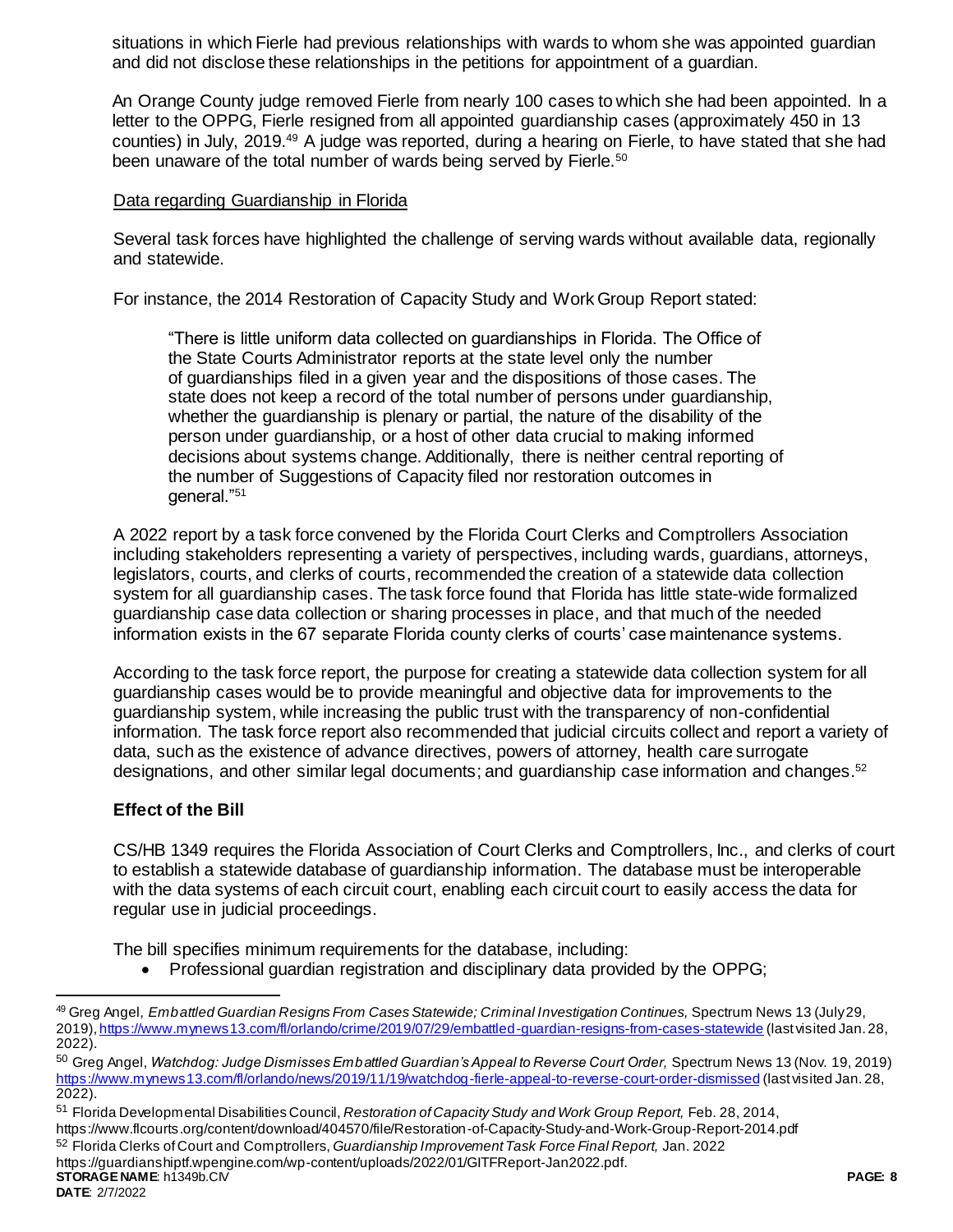- Information on the status of quardian compliance with the statutory qualifications for guardianship; and
- The status of statutorily-required reports and submissions.

The database must be searchable by, at a minimum, the following categories:

- Petitioner:
- Ward;
- Ward demographic information;
- Guardian and guardian location;
- Counsel:
- Other parties to each case;
- Judge; and
- Circuit.

Additionally, the database must allow users to generate statewide and circuit-level statistical data that the courts and the Department of Elder Affairs may need. The bill requires the OPPG to share professional guardian registration and disciplinary data for use in the database. The OPPG must also publish on its website professional guardian registration profiles that are searchable by the public and that include, at a minimum:

- Information submitted under s. 744.2002, F.S.;
- Whether any complaints against the professional guardian have been substantiated; and
- Any disciplinary actions taken by the department.

The bill provides an effective date of July 1, 2022.

### B. SECTION DIRECTORY:

**Section 1:** Creates s. 744.2112, F.S., relating to guardianship data collection and transparency. **Section 2:** Provides an effective date.

# **II. FISCAL ANALYSIS & ECONOMIC IMPACT STATEMENT**

# A. FISCAL IMPACT ON STATE GOVERNMENT:

1. Revenues:

None.

2. Expenditures:

The bill may have a significant, negative, indeterminate fiscal impact on DOEA for establishing connections with the new database and for technology allowing searches of guardian profiles. The bill may have an indeterminate negative fiscal impact on the courts system.

# B. FISCAL IMPACT ON LOCAL GOVERNMENTS:

1. Revenues:

None.

2. Expenditures:

None.

# C. DIRECT ECONOMIC IMPACT ON PRIVATE SECTOR:

The bill requires the Clerks of Court Operations Corporation to establish a database.